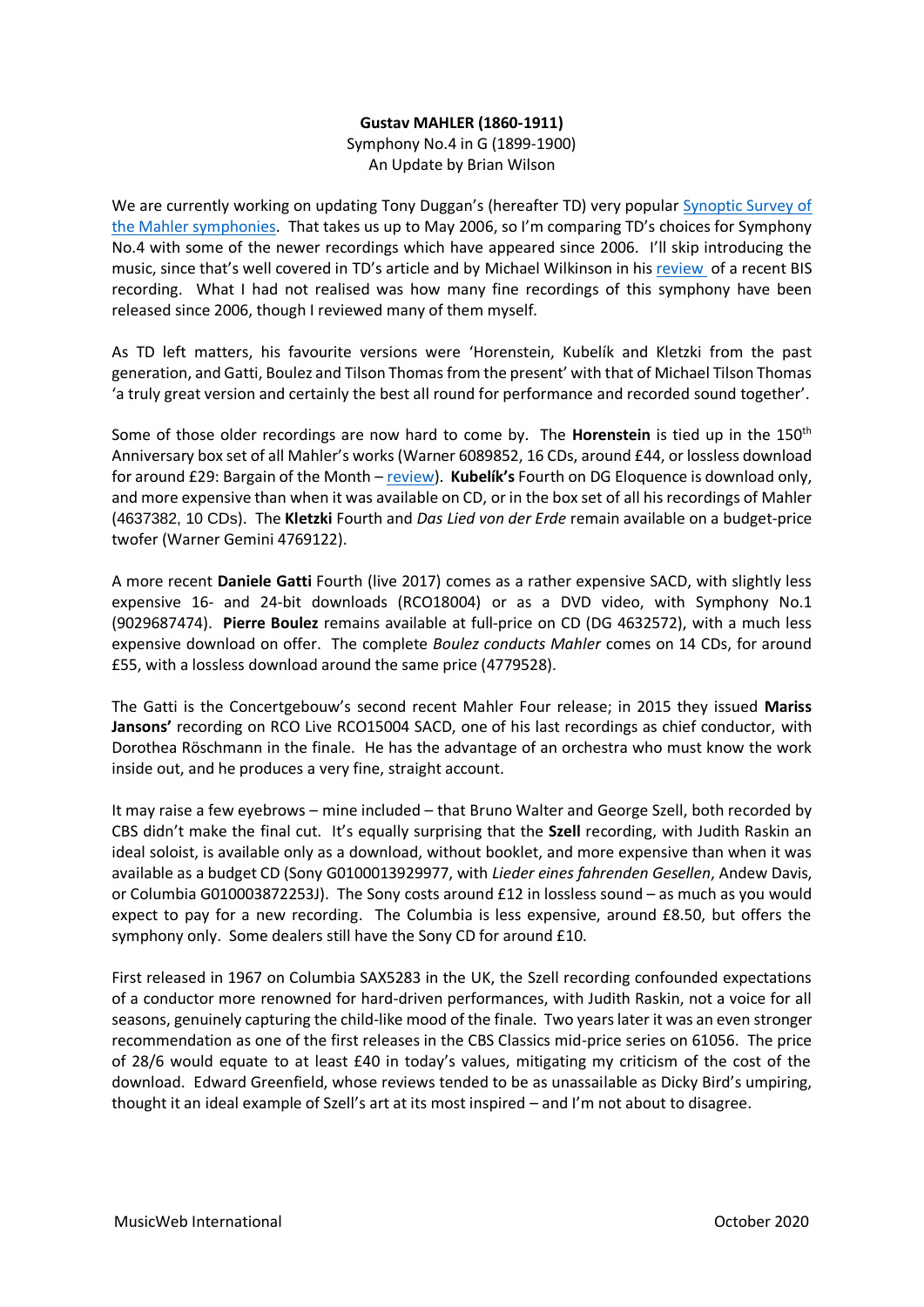I do like Szell's way with Mahler, not just in the Fourth, but the Sixth (Sony 88697008132 – [review,](http://www.musicweb-international.com/classrev/2007/Feb07/Mahler6_Szell_88697008132.htm) now download only) and *Des Knaben Wunderhorn*, with Schwarzkopf and Fischer-Dieskau (Warner Original Jacket 9029573984, around £7.50 – [review](http://www.musicweb-international.com/classrev/2000/apr00/knaben.htm) of earlier reissue).

Generally regarded as a martinet conductor, Szell nevertheless captures the spirit of No.4; he's well served by Judith Raskin in the finale and, of course, his own Cleveland Orchestra offer model playing. There's a hi-definition version of Szell's Fourth from [HDTT](https://www.highdeftapetransfers.com/products/mahler-symphony-no-4-szell-cleveland-orchestra-judith-raskin-soprano?_pos=1005&_sid=4d74330b2&_ss=r) but, paradoxically, sharpening up the sound has made it sound rather more shrill than my copy of the Sony CD; it's a long time since I felt the need to roll off some treble. I listened to the 24/96, which costs \$15; other versions go up to DSD124 and DXD 24/352.8 PCM, both at \$22.

**Bruno Walter**'s earlier NYPO recording of Nos. 4 and 5 – [review](http://www.musicweb-international.com/classrev/2004/may04/Mahler45_Walter.htm) – has disappeared, but his New York Fourth, with Desi Halban, and excerpts from *Lieder und Gesänge*, can be streamed from [Naxos Music](https://www.nml3.naxosmusiclibrary.com/catalogue/item.asp?cid=5099706445029)  [Library.](https://www.nml3.naxosmusiclibrary.com/catalogue/item.asp?cid=5099706445029) The very inexpensive Alto recording which I mentioned in the original version of this update actually contains the Reiner Four and the Walter Nine and the number is ALC1604, 2 CDs, around £8.

Several alternatives are available for the Concertgebouw/**Eduard van Beinum** recording, which TD thought not a 'front line choice [but] it must be in the pantheon of Mahler Fourths'. Not so easy to come by in 2006, that's now available on Decca Eloquence (4828147, with *Das Lied von der Erde* and *Lieder eines fahrenden Gesellen* – [review\)](http://www.musicweb-international.com/classrev/2018/Jul/Mahler_Beinum_4828147.htm) and Magdalen METCD2004 – [review.](http://www.musicweb-international.com/classrev/2011/Sept11/Mahler4_Beinum_metcd8004.htm) The Eloquence is the better buy – 2 CDs at budget piece as against the Magdalen at full price. Or there's a Beulah download, with *Lieder eines fahrenden Gesellen* (2PD17 – from [Amazon UK](https://www.amazon.co.uk/Beinum-Conducts-Philharmonic-Orchestra-Concertgebouw/dp/B00PEV7SQE/ref=sr_1_2?dchild=1&keywords=van+beinum+beulah&qid=1597103229&sr=8-2) – not, unfortunately, one of the Beulah recordings available in better sound on Qobuz.)

As for the **Michael Tilson Thomas** Mahler 4, the most notable feature is the very slow tempo adopted for the third movement, but MTT brings it off. Despite listening only to an mp3 download, I thought it one of the best, and a strong challenge to Szell  $-$  [DL Roundup August 2010.](http://www.musicweb-international.com/classrev/2010/Aug10/Aug10_Download_Roundup.htm) (SFS Media SFS0004). It's paradoxical that TD found Welser-Möst's 25-minutes for the third movement 'mind boggling', but made MTT, at 25:27, his top choice. The answer is that some conductors can work with a tempo that just isn't right in the hands of another. In any case, Welser-Möst's budget-price offering has disappeared, though some dealers have it as a much more expensive Warner CD.

Mahler asks for this movement to be *Ruhevoll* (restful), *poco adagio*, which usually means an overall timing of around 23 minutes, sometimes as short as 21 minutes, for example from **Iván Fischer** with the Budapest Festival Orchestra (Channel CCSSA26109, SACD). That's one of the recordings which has appeared since TD's survey (in 2009). Leslie Wright thought it the version to beat (Recording of the Month –  $review$ ).

I had something of a change of heart between reviewing the Fischer in mp3, in 2010, and in better, 24-bit, sound in [DL Roundup November 2011/1.](http://www.musicweb-international.com/classrev/2011/Nov11/DL_roundup_Nov11_1.htm) Having originally found myself swimming against the critical tide, I've come to think of this as among the best recent recordings. No doubt hearing it in better sound made the difference – a warning that one should always choose the best quality available, even though it costs a little more and takes longer to download. With fibre broadband now on offer at an attractive price, download speeds are much faster; an album in 24-bit typically can be yours in four or five minutes.

The other **Fischer**, brother **Adám**, whose Mahler First I made Recording of the Month – [Spring 2018/2](http://www.musicweb-international.com/classrev/2018/Apr/Spring_2018_2.pdf) – has also recorded the Mahler 4, for C-AVI (8553642). Dan Morgan thought that 'Not a giant-killer, but not a pygmy either; a most enjoyable Mahler Fourth' – [review.](http://www.musicweb-international.com/classrev/2017/Sep/Mahler_sy4_8553642.htm) For him, the Klemperer recording remains a classic, for the very reason that TD rejected it, Elisabeth Schwarzkopf's singing in the finale.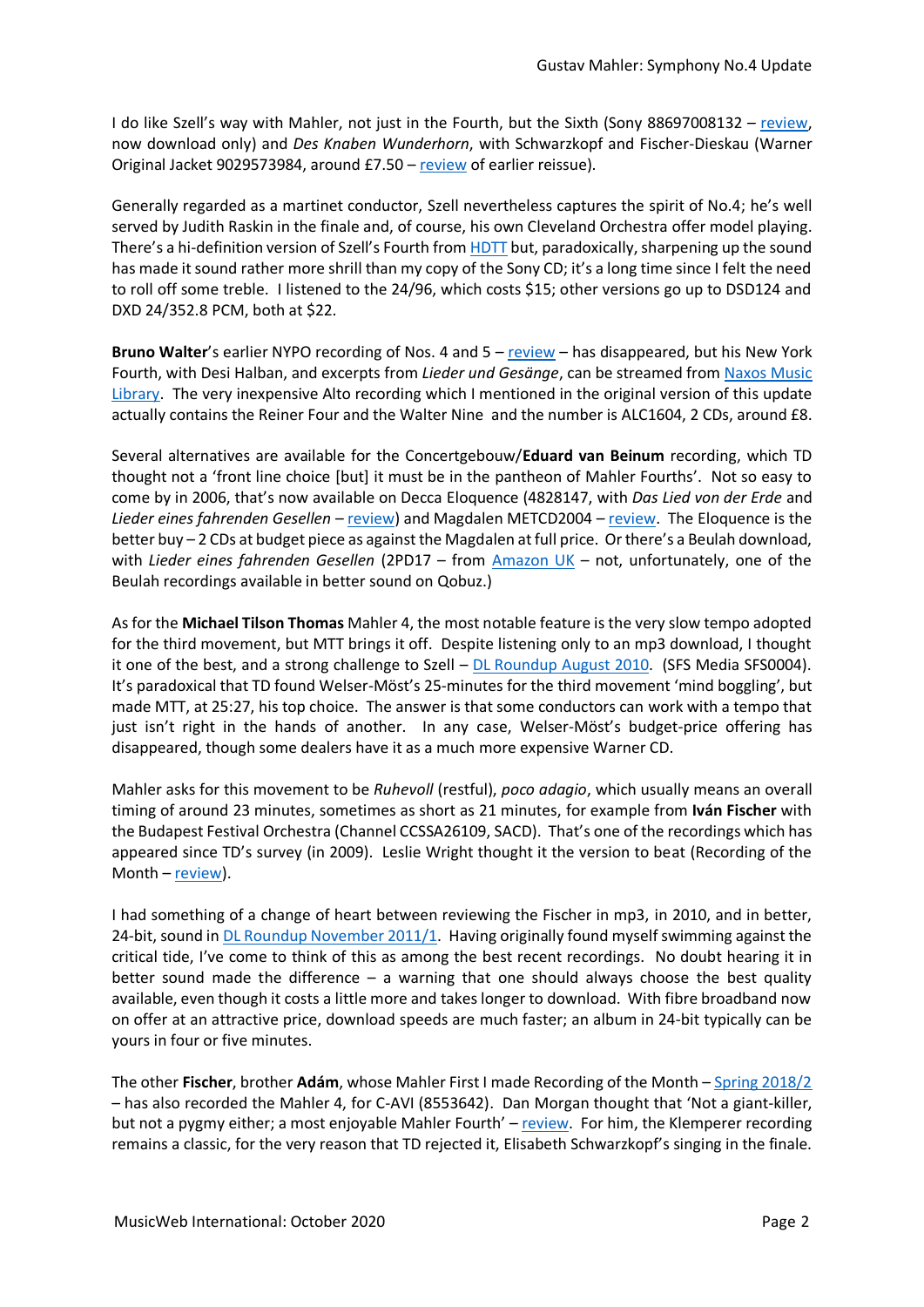You either like it for the sheer quality of Schwarzkopf's voice, or reject it because it's far too knowing to be 'a child's view of Heaven'.

**Otto Klemperer's** Mahler – Symphonies Nos. 2, 4, 7, 9 and *Das Lied von der Erde*, is a force of nature that has to be heard at least once. It's excellent value as part of the Klemperer Legacy, 6 CDs for around £22 (2483982 – [review\)](http://www.musicweb-international.com/classrev/2013/July13/Mahler_sys_2483982.htm). I wouldn't want to be without it, even if only for the sake of Wunderlich in *Das Lied von der Erde*, though that's also available separately on Warner 2564607598, mid-price – [Late Autumn 2016.](http://www.musicweb-international.com/classrev/2016/Dec/Retrospective_late_autumn16.htm) Don't pay more for the download than for the CD.

One recording for which TD had no time, from **Simon Rattle** and the CBSO, with Amanda Roocroft in the finale, is now available only in the complete set (9029586917). Others have thought (very) highly of it – three stars in the final edition of the Penguin Guide and multiple awards – but the symphony in his hands becomes too cosy and the *rubato* is often laid on unnaturally.

Recorded in 2006, so too late for TD's survey, **Jonathan Nott** set down his interpretation of the Fourth as one of a series of Mahler symphony recordings for the Tudor label with the Bamberg Symphony Orchestra and Mojca Erdmann the soloist (7151, SACD). Terry Barfoot, who placed this recording near the top of the list, made that a Recording of the Month  $-$  [review.](http://www.musicweb-international.com/classrev/2009/Jan09/Mahler4_tudor7151.htm) I thought the box set, which also contains this and the other eight symphonies (Tudor 1671), good but not outstanding value – [Independent Labels, Jan-Feb 2017.](http://www.musicweb-international.com/classrev/2017/Feb/Independents_Jan_Feb-2017_2.htm) In fact, at around £70, it's now considerably more expensive than the BR-Klassik set (below), though it has the advantage of SACD sound.

Also too late for TD's article – recorded live in 2006, the year that the article was completed – **Sir Charles Mackerras** is a surprise entrant; he's not usually regarded as a Mahler specialist, but his Signum recording with the Philharmonia Orchestra and Sarah Fox is well worth considering (SIGCD219). John Quinn made it a Recording of the Month – [review.](http://www.musicweb-international.com/classrev/2011/Feb11/Mahler4_SIGCD219.htm) I thought the performance excellent, but had problems with the mp3 download – [DL Roundup January 2011.](http://www.musicweb-international.com/classrev/2011/Jan11/Jan11_Download_Roundup.htm) Heard in lossless sound from [hyperion-records.co.uk,](https://www.hyperion-records.co.uk/dc.asp?dc=D_SIGCD219) I found it much more to my liking – another reminder of the importance of listening to the best possible version; in this case, that's not too expensive, at £6.99, with a pdf copy of the booklet, and without any of the noises-off which marred my original mp3.

There's a very fine line between natural and artificial *rubato*, for example in the opening movement. I originally thought Iván Fischer's performance on the wrong side of that line, but came round to it with repeated listening and better sound. With Mackerras there's no problem – he certainly leans on the music in places, but with the same just-right results which mark out his Dvořák recordings.

There's another Signum recording, again from the Philharmonia and Sarah Fox, to be noted: Symphonies Nos. 4-6 with **Lorin Maazel** (SIGCD361). Stephen Francis Vasta was less than over the moon – [review](http://www.musicweb-international.com/classrev/2015/Aug/Mahler_sys456_SIGCD361.htm) – but John Quinn was rather more impressed, though he preferred Mackerras in the Fourth – [review.](http://www.musicweb-international.com/classrev/2014/May14/Mahler_sys456_SIGCD361.htm) I found myself liking many aspects of this set and loathing others; I recommend trying it for yourself from [Naxos Music Library](https://www.naxosmusiclibrary.com/catalogue/item.asp?cid=SIGCD361) – [Spring 2018/2.](http://www.musicweb-international.com/classrev/2018/Apr/Spring_2018_2.pdf)

TD thought Maazel's earlier recording with the Vienna Philharmonic and Kathleen Battle (Sony) 'superbly played and recorded', but ruled it out of the final reckoning. Others have been more effusive: the BBC Music Magazine awarded a rare five stars.

Another recording available fro[m Hyperion](https://www.hyperion-records.co.uk/dc.asp?dc=D_LSO0662) as a download comes from the LSO on their in-house label, with **Valery Gergiev** (LSO0662). That comes in 16- and 24-bit format, but the SACD is on sale for less than either, for around £6. Gergiev's Mahler with the LSO has produced some very varied responses, as from me in his recordings of Nos. 6 and 7 – [review.](http://www.musicweb-international.com/classrev/2008/Oct08/mahler_67_lso06615.htm) I might react a little more positively now to both those recordings if heard in better quality than the low-grade mp3 that I had available in 2008.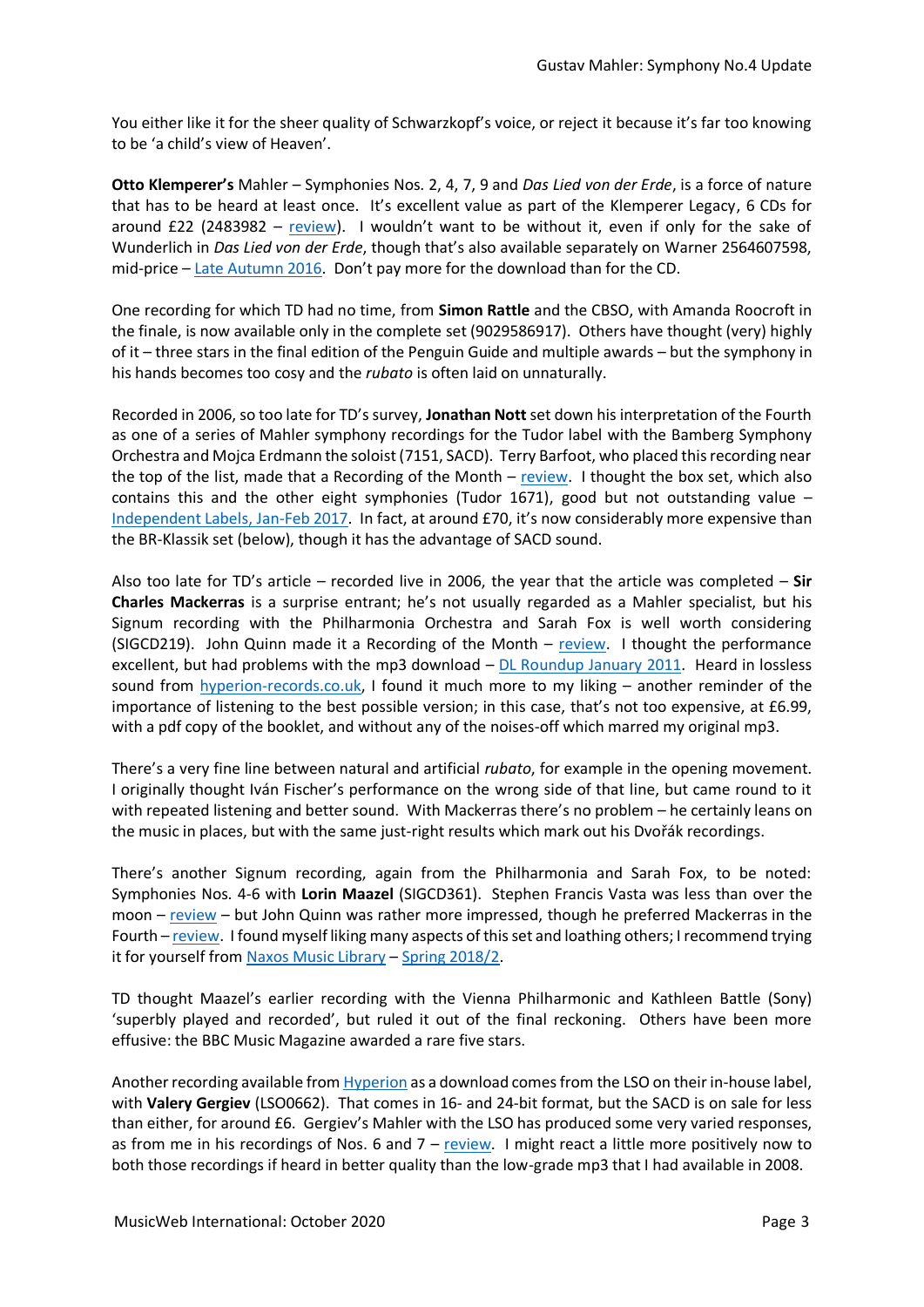Gergiev recorded the Fourth again (2017, live) with the Munich Philharmonic and Genia Kühmeier, a Recording of the Month which Michael Cookson thought one of the finest in the catalogue – [review](http://musicweb-international.com/classrev/2017/Nov/Mahler_sy4_MPHL0005.htm) – and Ralph Moore found wholly satisfying in its own terms  $-$  [review.](http://musicweb-international.com/classrev/2017/Dec/Mahler_sy4_MPHL0005.htm) Lightness and charm are not qualities that I normally associate with Gergiev's Mahler, at least with the LSO, but they are to be found in his Munich Fourth.

We seem not to have caught up with Gergiev's LSO Fourth, and I was tempted not to bother, having read some dire reviews – and one which, on the contrary, thought it bright and sparkling. I've learned not to take anything on trust with Gergiev; despite his reputation for going over the top, some of his recordings have seemed too restrained, such as his Berlioz *Harold in Italy*. I'm inclined to place his use of *rubato* slightly on the wrong side of the divide between natural and unnatural, and, overall, this is not a version that I would place in the top rank – there just doesn't quite seem to be the commitment that the music requires – but it's far from being as awful as some have suggested and the climaxes, unsurprisingly, are impressive. The recording, in 24-bit, is very good, if a little recessed; no sign of the Barbican acoustic gremlins.

There's also a Unitel DVD/blu-ray recording of a Promenade Concert in 2010 on which Gergiev conducts Mahler's Fourth and Fifth symphonies; for Tim Perry, that favours clarity and thrilling execution above deep emotion - [review.](http://www.musicweb-international.com/classrev/2011/Oct11/Mahler_Symphonies_WOP_702608.htm)

Another live performance, from the LPO and **Vladimir Jurowski**, earned a Recommendation from Ralph Moore (LPO-0113 – [review\)](http://www.musicweb-international.com/classrev/2019/Aug/Mahler_sy4_LPO0113.htm).

**Mark Albrecht** with the Netherland Philharmonic turns in an SACD recording for Pentatone which Dan Morgan described as 'life-sapping' – [review](http://www.musicweb-international.com/classrev/2015/May/Mahler_sy4_PTC5186487.htm). I couldn't get much farther than the first movement, which sounds as if it's conducted and performed on auto-pilot, and the recording, rather distant, even heard via the 24/96 download from [eclassical.com](https://www.eclassical.com/labels/pentatone/mahler-symphony-no-4-in-g-major.html), doesn't help at all. I remember wondering as I edited Dan's review if he was being unduly harsh – he wasn't.

On another SACD, **Manfred Honeck** recorded the Mahler 4 live with the Pittsburgh Symphony and Sunhae Im (Exton EXCL-00048). Gavin Dixon's view that the performance and recording are compromised with a lack of subtlety – [review](http://www.musicweb-international.com/classrev/2011/Mar11/Mahler4_EXCL00048.htm) – is slightly at odds with a generally more positive view elsewhere. I couldn't check it out because it's out of stock in the UK, possibly *en route* for deletion.

Arnold Schönberg – as his name was then spelled – had Mahler's Fourth arranged by Erwin Stein for a chamber ensemble, for performance at his private Musical Society. It's one of a number of such works that have been recorded by Linn with the Royal Academy of Music Soloists Ensemble and **Trevor Pinnock**: flute, oboe, clarinet, piano, harmonium, two percussionists, string quartet and bass, with Sónia Grané as soloist. (CKD438 SACD, with Debussy *Faune*). John Sheppard thought it very enlightening and enjoyable – [review](http://www.musicweb-international.com/classrev/2013/Sept13/Mahler_sy4_CKD438.htm) – and, while I had some reservations, I thought that the Debussy in particular worked well – DL News [2013/12.](http://www.musicweb-international.com/classrev/2013/Sept13/DL_News_2013_12.htm)

There's another recording of this chamber-size reduction from the Manchester Camerata and **Douglas Boyd** on Avie (AV2069). Colin Clarke, recommending it, thought that it was 'more than a curio [with] an appeal and an impact all of its own' – [review](http://www.musicweb-international.com/classrev/2005/June05/Mahler4_boyd_AV2669.htm) – but TD, though disliking the arrangement, approved of this recording in his survey.

I'm loth to rule out **Rudolph Kempe** with the BBC, but the off-air recording was made in 1957, long before the Third Programme began to broadcast in stereo, and I have to agree with Ralph Moore that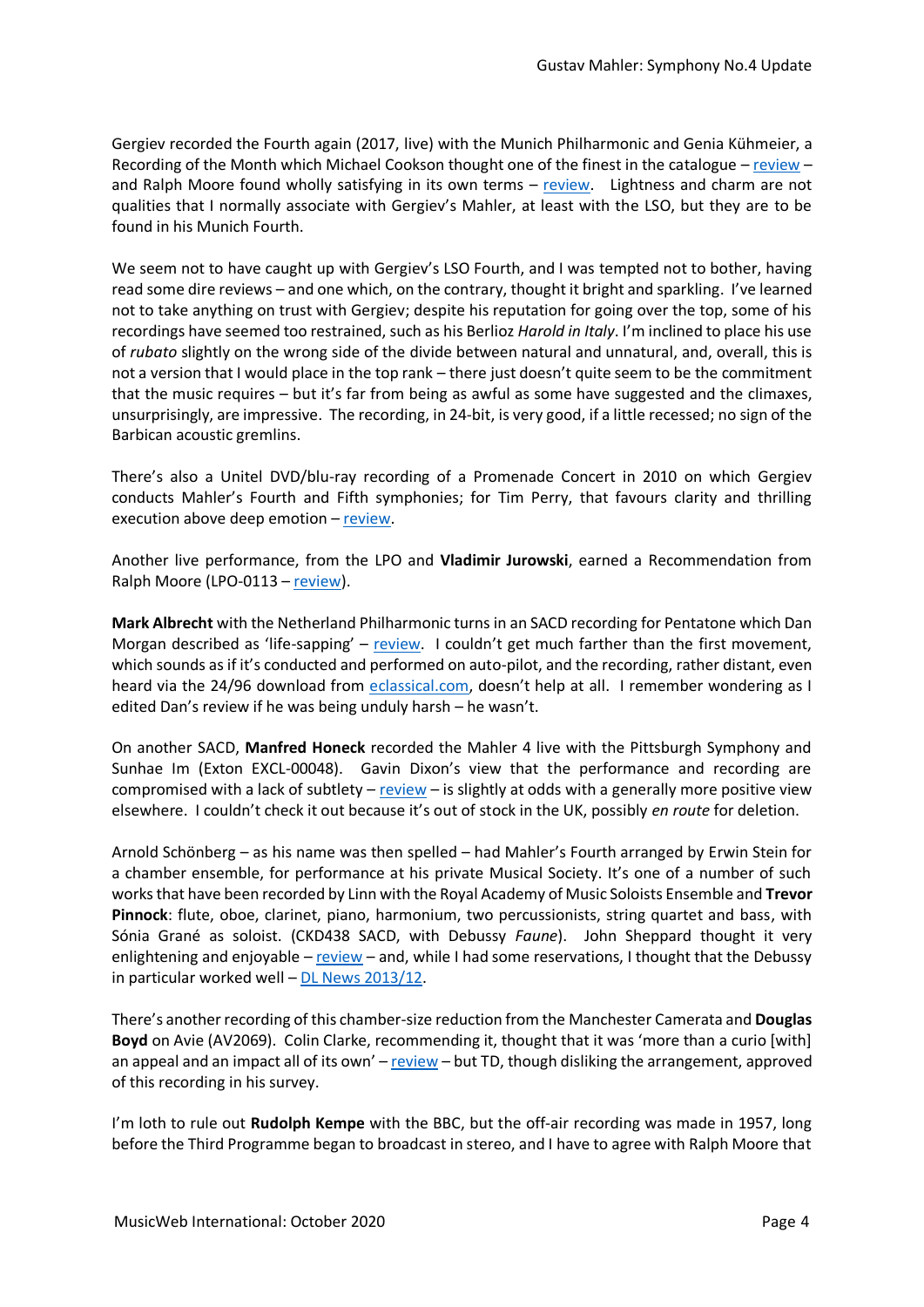the sound is rather muddy, even for the period. (ICA ICAC5117, with Wagner *Parsifal* Prelude and Mendelssohn *Ruy Blas* – [review\)](http://www.musicweb-international.com/classrev/2014/Jan14/Mahler_sy4_ICAC5117.htm).

**Roger Norrington** has recorded the Mahler Fourth, not with his own period-instrument orchestra, but with the Stuttgart Radio Orchestra and Anu Komsi (SWR19524CD). That seems to be a less expensive reissue (around £8 on CD) of a controversial earlier Haenssler release. Reviewing the Zinman recording (below), Dan Morgan ruled Norrington out as cavalier and relentless.

Those looking for a box set always need to be aware that there may be an Achilles heel. Reviewing the BR-Klassik set of recordings made with the Bavarian Radio Orchestra between 1996 and 2016, Michael Cookson had reservations about No.6, conducted by Daniel Harding, but was much happier with **Bernard Haitink** in Nos. 3 and 4, with Juliane Banse in the Fourth (900714, 11 CDs, target price £29 – [review\)](http://www.musicweb-international.com/classrev/2018/Apr/Mahler_sys_900714.htm).

Juliane Banse is also the soloist on **Giuseppe Sinopoli's** recording with the Dresden Staatskapelle, recently reissued as part of a 5-CD Profil Medien box set (PH19055, with Mahler Ninth and music by Weber, Richard Strauss, Wagner, Liszt, Schumann and Sinopoli himself). The single release of the Fourth, with an introduction from the conductor, in German, with an English translation in the booklet, recorded in 1999 and released in 2008, remains available to download in mp3 and lossless sound (PH07047). If there's a more thoughtful and restful account of the first movement, I haven't heard it, but I think it's a little too restful, and Banse doesn't capture the child's view of heaven for me. But, just to show how tastes can differ, **David Zinman**, whose own recording with the Zurich Tonhalle hits the spot for many, nominated this as his ideal recording in 2010. (The Zinman, with Luba Orgonášová, is now an expensive download only, RCA G0100013329367: Recording of the Month in its earlier  $incaration - *review*$ .

Sinopoli's earlier DG Collectors Edition box set of his Mahler recordings is now download only – and very expensive in lossless sound, at around £118 or more. Presto offer the DG Fourth, with the Philharmonia and Edita Gruberova, as one of their CDR specials [\(4375272\)](https://www.prestomusic.com/classical/products/8082263--mahler-symphony-no-4).

Michael Wilkinson[, reviewing](http://www.musicweb-international.com/classrev/2020/Feb/Mahler_sy4_BIS2356.htm) the recent **Osmo Vänskä** recording with the Minnesota Orchestra (BIS-2356 SACD), thought that it ranked with the very best. Despite that, listening in 24-bit stereo from [eclassical.com,](https://www.eclassical.com/conductors/vanska-osmo/mahler-symphony-no4.html) my own expectations were less than optimistic; I found some good things in Vänskä's recording of Symphony No.5, but, overall, thought it not my ideal version, for which I still turn to Bernstein (DG). John Quinn – [review](http://www.musicweb-international.com/classrev/2017/Oct/Mahler_sy5_BIS2226.htm) – and Dan Morgan – [review](http://www.musicweb-international.com/classrev/2017/Aug/Mahler_sy5_900150.htm) – also had reservations, principally concerning Vänskä's very slow timing in the *adagietto*. What we all agreed on was the quality of the recording, whether on SACD or as a 24/96 download; that's equally true in the Fourth. In Vänskä's Sixth, disappointment set in even earlier for me; it's beautifully played, but the performance outstays its welcome – [Spring 2018/2.](http://www.musicweb-international.com/classrev/2018/Apr/Spring_2018_2.pdf)

Broad tempos in general are again in evidence in Vänskä's Fourth, but with none of the extremes of the Fifth's *adagietto*. He seems much more attuned to the world of this last of the *Wunderhorn* symphonies than to its successor. Tilson Thomas has demonstrated that a very slow tempo works for the third movement and it works well for Vanskä, too. All in all, I enjoyed the Vänskä Fourth – and, incidentally, his Seventh – much more than I had expected, but the Klimt-inspired cover is hardly appropriate for this symphony.

That brings us finally to the latest recording, from **Leif Segerstam** with Essi Luttinen (mezzo) and the Turku Philharmonic Orchestra, recorded in 2019 (Alba ABCD454). His earlier recording of the Fourth, on Chandos CHAN9836 (now special CDR or download), earned a degree of praise from Tony Duggan as a persuasive alternative to the mainstream views of Kletzki, Szell, Horenstein and Kubelík – [review.](http://www.musicweb-international.com/classrev/2000/nov00/Mahler4Segerstam.htm)